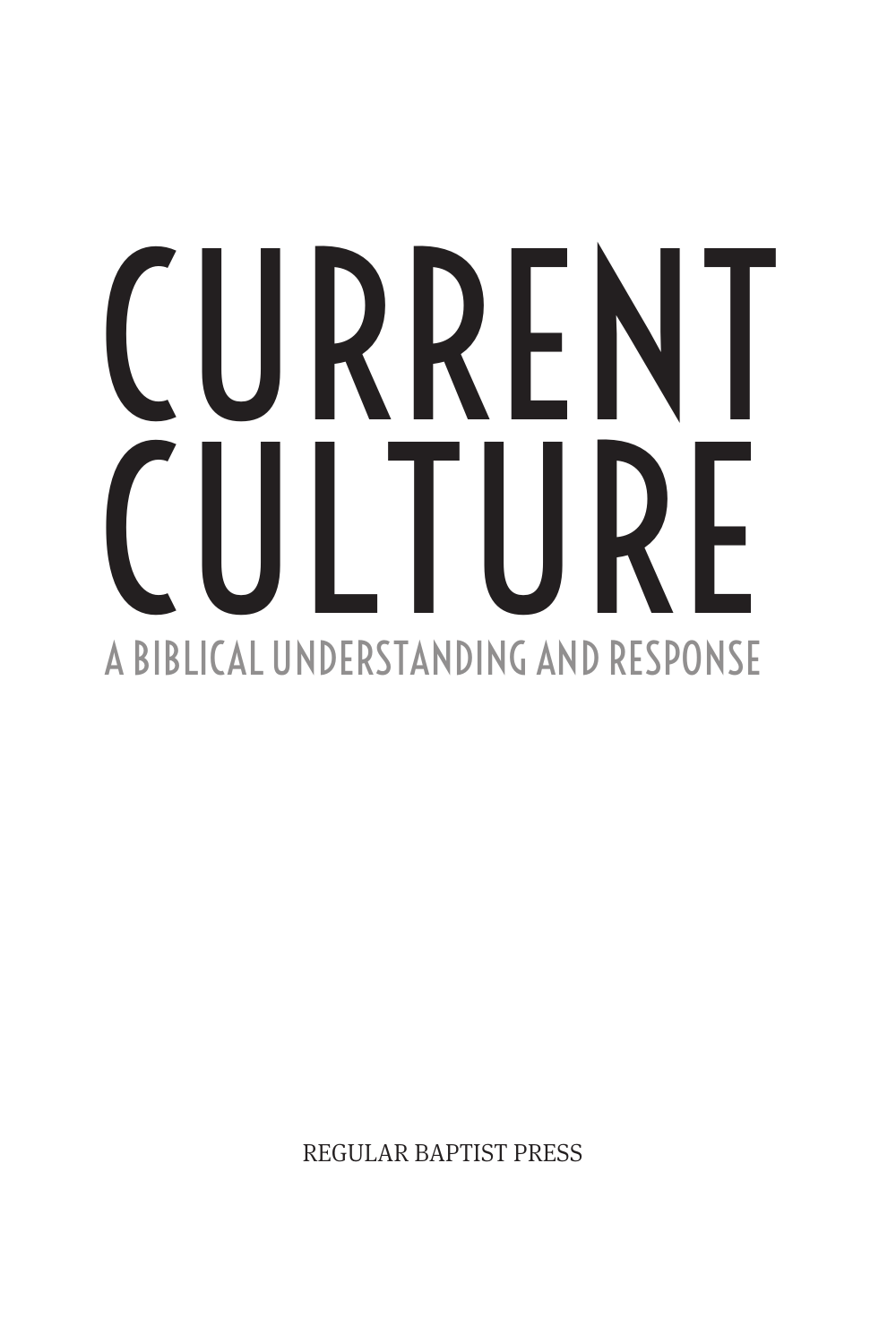#### The Doctrinal Basis of Our Curriculum A more detailed statement with references is available upon request.

- The verbal, plenary inspiration of the Scriptures
- Only one true God
- The Trinity of the Godhead
- The Holy Spirit and His ministry
- The personality of Satan
- The Genesis account of creation
- Original sin and the fall of man
- The virgin birth of Christ
- Salvation through faith in the shed blood of Christ
- The bodily resurrection and priesthood of Christ
- Grace and the new birth
- Justification by faith
- Sanctification of the believer
- The security of the believer
- The church
- The ordinances of the local church: baptism by immersion and the Lord's Supper
- Biblical separation ecclesiastical and personal
- Obedience to civil government
- The place of Israel
- The pretribulation rapture of the church
- The premillennial return of Christ
- The millennial reign of Christ
- Eternal glory in Heaven for the righteous
- Eternal torment in Hell for the wicked

#### Alex Bauman, Editor

Current Culture: A Biblical Understanding and Response Adult Bible Study Student Book Vol. 63 • No. 5 © 2015 • Regular Baptist Press www.regularbaptistpress.org • 1-800-727-4440 Printed in U.S.A. All rights reserved RBP0133 • ISBN: 978-1-62940-109-6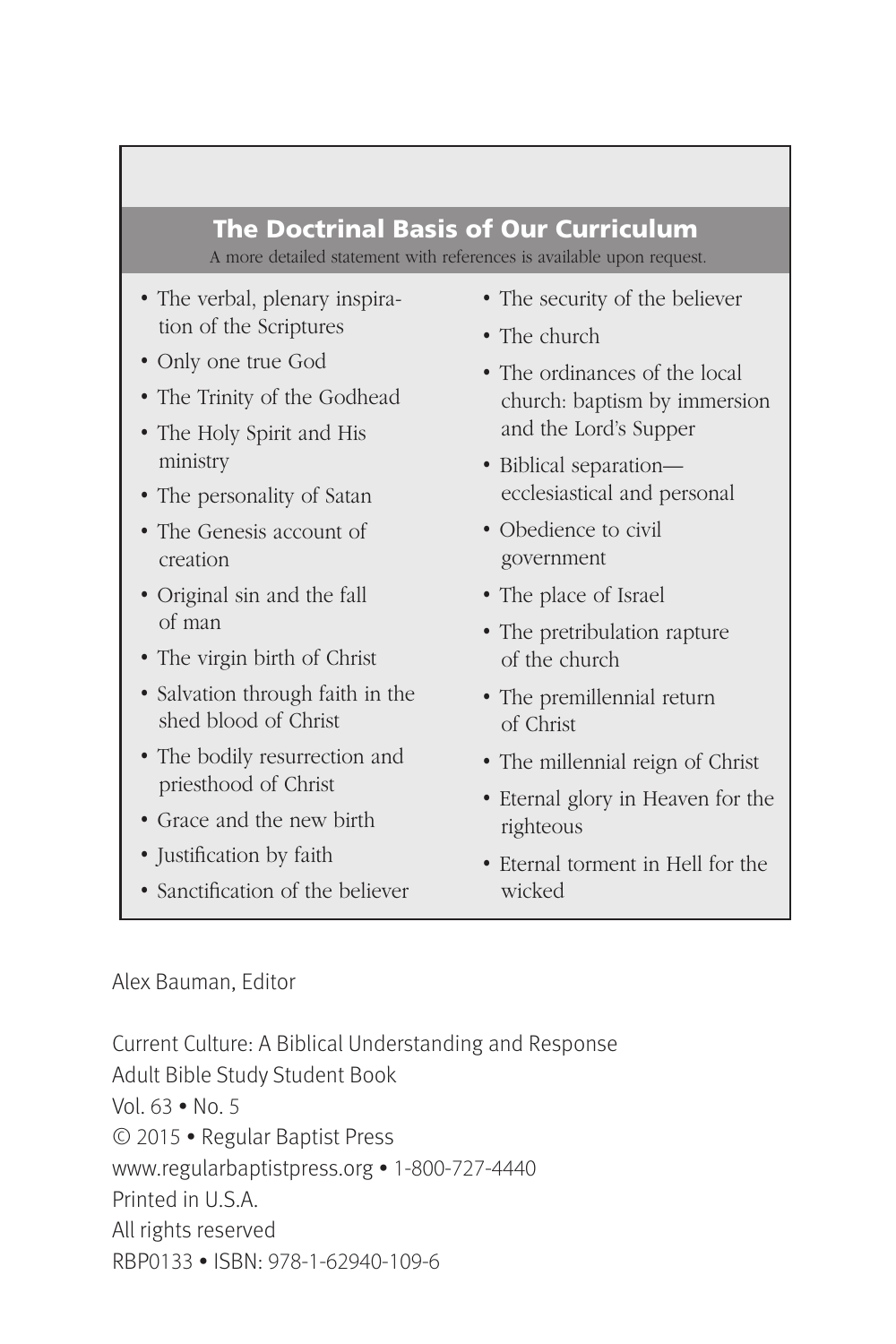# **Contents**



| <b>Behind the Veil of Prosperity Theology</b>     | $\overline{7}$ |
|---------------------------------------------------|----------------|
| <b>Biblical Economics</b>                         | 17             |
| <b>The Social Media Tool</b>                      | 25             |
| <b>God's Plans for the Earth</b>                  | 33             |
| <b>Gambling from God's Perspective</b>            | 43             |
| <b>God's Provision for Victory over Addiction</b> | 53             |
| <b>God's Truth on Alternative Lifestyles</b>      | 61             |
| <b>Personal Purity</b>                            | 71             |
| <b>Feminism's Misplaced Purpose and Value</b>     | 79             |
| <b>God's Instruction on Immigration</b>           | 89             |
| <b>One Creator, One Race</b>                      | 99             |
| <b>Understanding Islam, Reaching Muslims</b>      | 109            |
| Just Wars in a Fallen World                       | 119            |
|                                                   |                |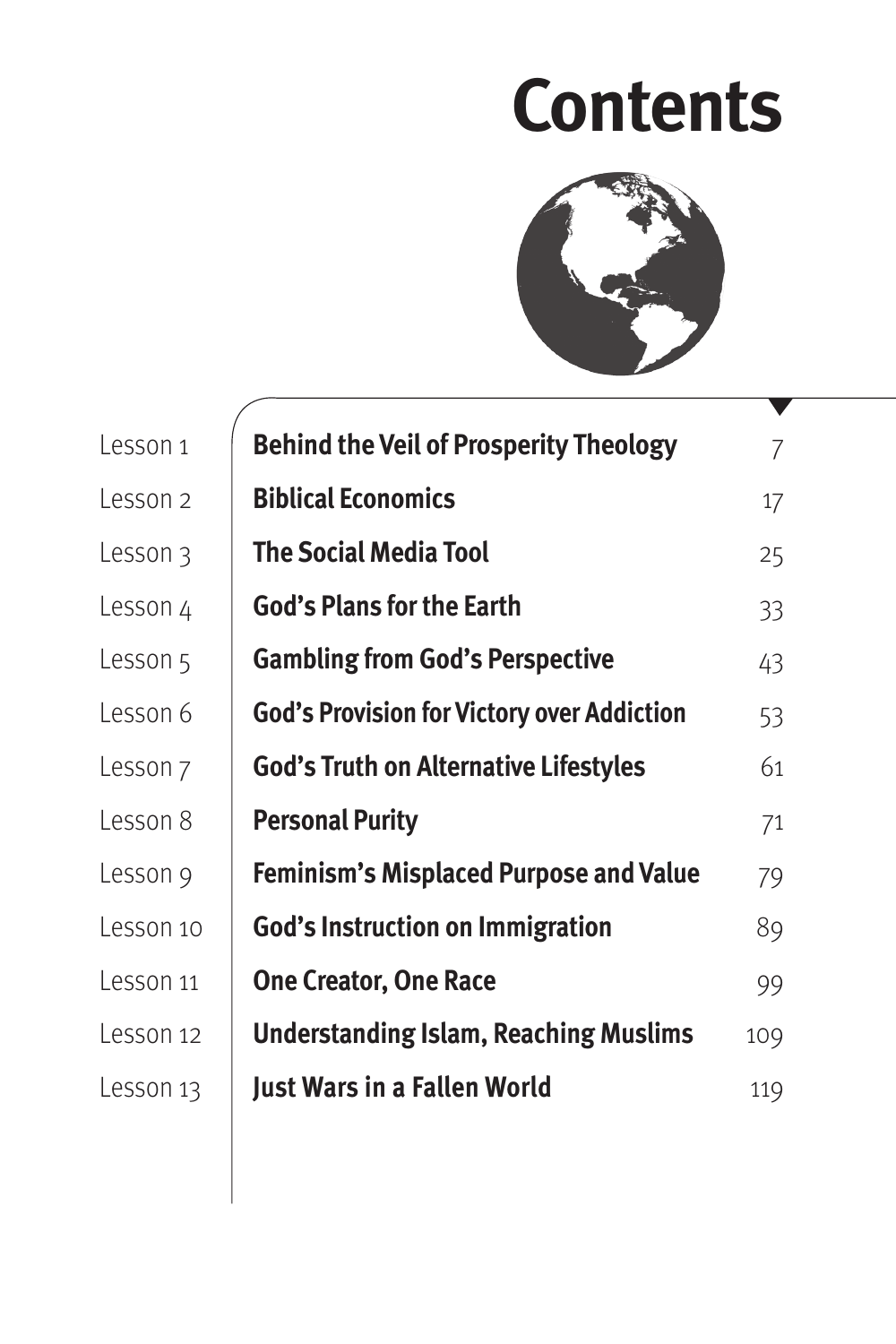Several authors contributed content for lessons in this course. They are as follows:

| Lesson 1            | Aaron Lavender, pastor, author of Are You a Full Gospel      |
|---------------------|--------------------------------------------------------------|
|                     | Christian?                                                   |
| Lesson 2            | Adapted from No Free Lunch: Economics for a Fallen World     |
|                     | by Jeff Haymond                                              |
| Lesson 3            | Alex Bauman, director of Regular Baptist Press               |
| Lesson 4            | Larry Vardiman, retired professor of paleoclimatology,       |
|                     | Institute for Creation Research                              |
| Lesson 5            | Rex Rogers, president of SAT-7 USA, author of Gambling:      |
|                     | Don't Bet On It                                              |
| Lesson 6            | Pamela Russell, director of Almond Tree, author of More      |
|                     | Than Sobriety                                                |
| Lesson <sub>7</sub> | Gary Gromacki, professor of Bible and homiletics, Baptist    |
|                     | Bible Seminary, Clarks Summit, Pa.                           |
| Lesson 8            | Mark McGinniss, associate professor of Old Testament         |
|                     | literature, languages, and exegesis, Baptist Bible Semi      |
|                     | nary, Clarks Summit, Pa.                                     |
| Lesson 9            | Kezia McNeal Curry, education consultant, adjunct faculty,   |
|                     | University of Hawaii at Manoa                                |
| Lesson 10           | Mike Stallard, systematic theology professor and dean of     |
|                     | Baptist Bible Seminary, Clarks Summit, Pa.                   |
| Lesson 11           | Nigel Black, pastor                                          |
| Lesson 12           | David Gunn, editorial director of publications, Regular      |
|                     | <b>Baptist Press</b>                                         |
| Lesson 13           | Ken Gardoski, associate professor, assistant director of the |
|                     | Ph.D. program, Baptist Bible Seminary, Clarks Summit, Pa.    |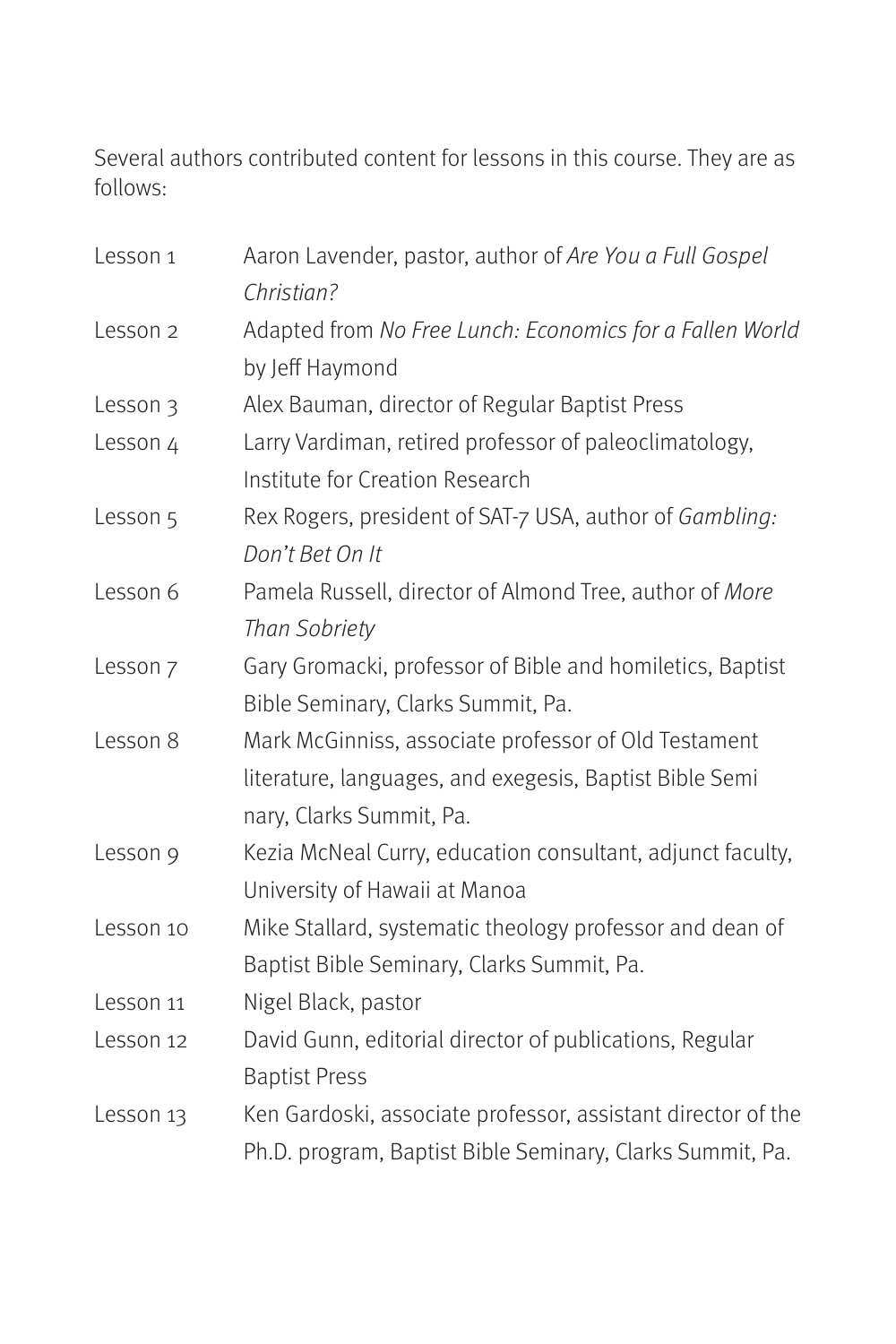# **Preface**

Should I be scared of global warming? What is Islam? Is there hope for substance abusers? Should our nation go to war? Does God approve of a free market economy? What is a good strategy for personal purity? Does God promise me health and wealth? Does God care if I gamble? Does God hate homosexuals? How should I respond to immigration problems?

Questions like these need answers. They arise as we are confronted with culture every day in both our private and public lives. We can't escape culture, and we should not try to ignore it. We are wise to consider cultural issues through the lens of the Word of God. That is what this study will help you do.

The topics are widely varied, but all of them affect us all in some way. As you study these lessons, remember that the Bible has all the answers for our questions about culture. We must be very careful not to let culture tell us how to answer our questions.

The Bible is timeless. It addresses today's culture as if God had recently inspired it. Keep that truth in mind as you learn. Seek to know God's Word when you are confronted with Current Culture.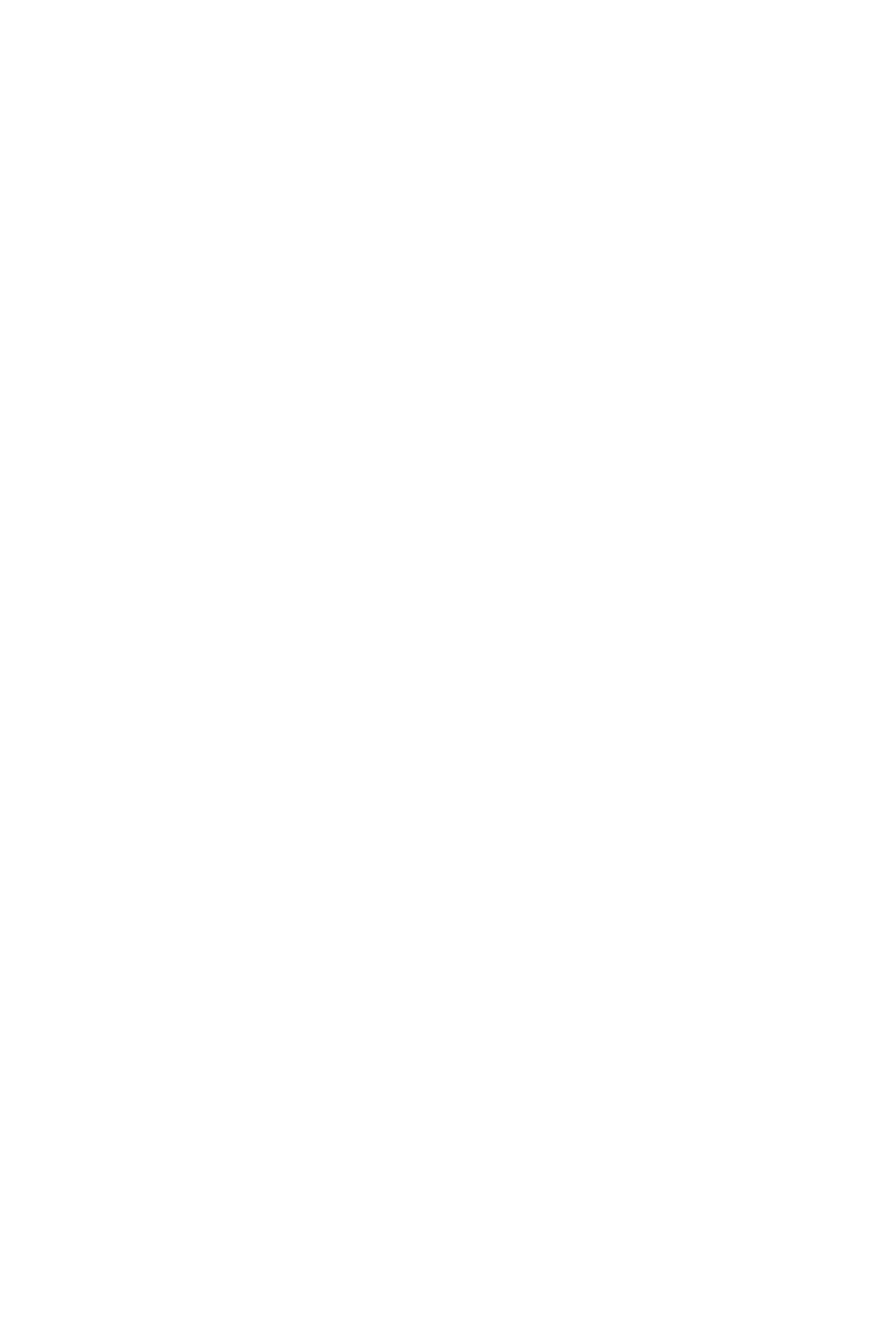# **Behind the Veil of Prosperity Theology**

# **Scripture Focus**

Deut. 8:10–14; Job 1:1; Ps. 119:71, 75; Luke 12:13–21; John 9; Rom. 8:22, 23; 1 Cor. 11:17–34; Gal. 1:6–8; Phil. 2:25–30; 1 Tim. 5:23; 6:6–10

### **Theme**

God considers prosperity theology as destructive and as veiled hedonism and materialism.

#### Memory Verses

"But lay up for yourselves treasures in heaven, where neither moth nor rust doth corrupt, and where thieves do not break through nor steal: For where your treasure is, there will your heart be also" (Matthew 6:20, 21).

## **GETTING STARTED**

That God rewards faithfulness with good health and material wealth has quickly become one of the most captivating messages in churches across North America. The impact of this movement transcends racial and denominational lines. Advocates such as Joel Osteen of Lakewood Church in Houston, Texas; T. D. Jakes of the Potter's House in Dallas, Texas; Frederick K. C. Price of Crenshaw Christian Center in Inglewood, California; and Creflo Dollar of World Changers Ministries near Atlanta, Georgia, all expound messages that promise much but deliver little.

- 1. Why do you think prosperity-gospel preachers are so popular?
- 2. Have you ever been drawn to their messages? Explain.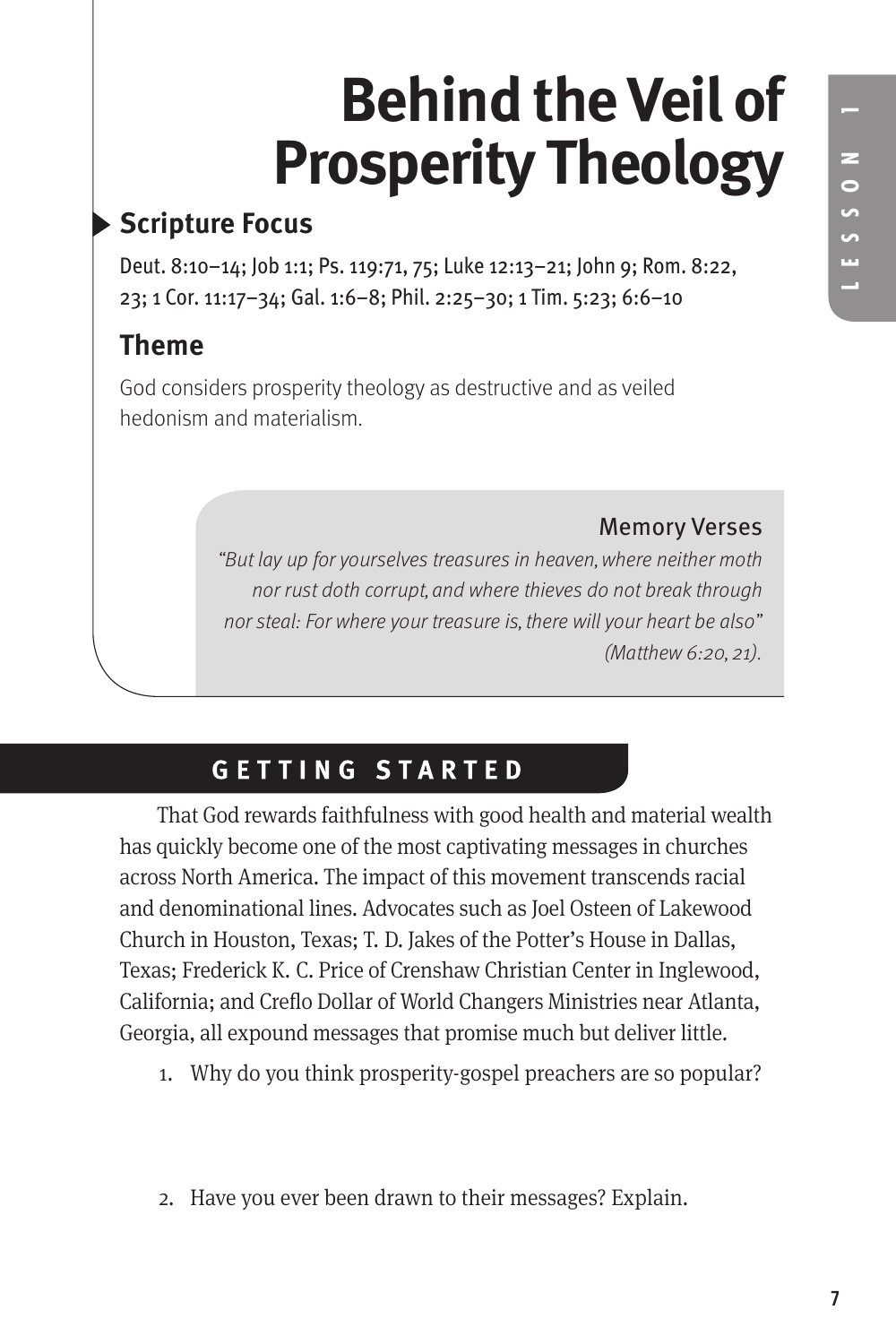This study will help you understand both what the prosperity preachers believe and what the Bible actually says about health and wealth.

### **SEARCHING THE SCRIPTURES**

Prosperity preachers claim to give the *full gospel* by adding health and wealth to it. In reality their message is what God condemns as being *a different gospel*. Their ideology is a disease that maligns the person and work of our Lord Jesus Christ and distorts the true message of His gospel.

3. Read Galatians 1:6–8. How serious is the matter of keeping the gospel unadulterated?

Paul makes it known that *another gospel* is in reality *another gospel of a different kind*, and therefore not the true gospel.

#### **Health Gospel**

The prosperity-gospel's philosophy on the subject of health was greatly influenced by the metaphysical Mind Science groups such as Christian Science, Unity School of Christianity, and Church of Religious Science. Benny Hinn, one of the movement's most outspoken preachers, believes God's healing power is already in us and that God's highest desire is for His church to be perfectly healthy.

Supporters of this teaching believe that any acknowledgment of sickness opens the door to satanic control and that medicine is a crutch for the spiritually immature. They also claim that physical healing is in the atoning work of Jesus Christ and that all diseases are healed by Christ's spiritual atonement in Hell, not His physical death on the cross.

4. Read Isaiah 53:5; Matthew 8:17; 1 Peter 2:24. Why might a person conclude that these passages teach Christ died so people might be healthy?

This movement teaches that when sickness does occur in one's life, it is a matter of one's lack of faith.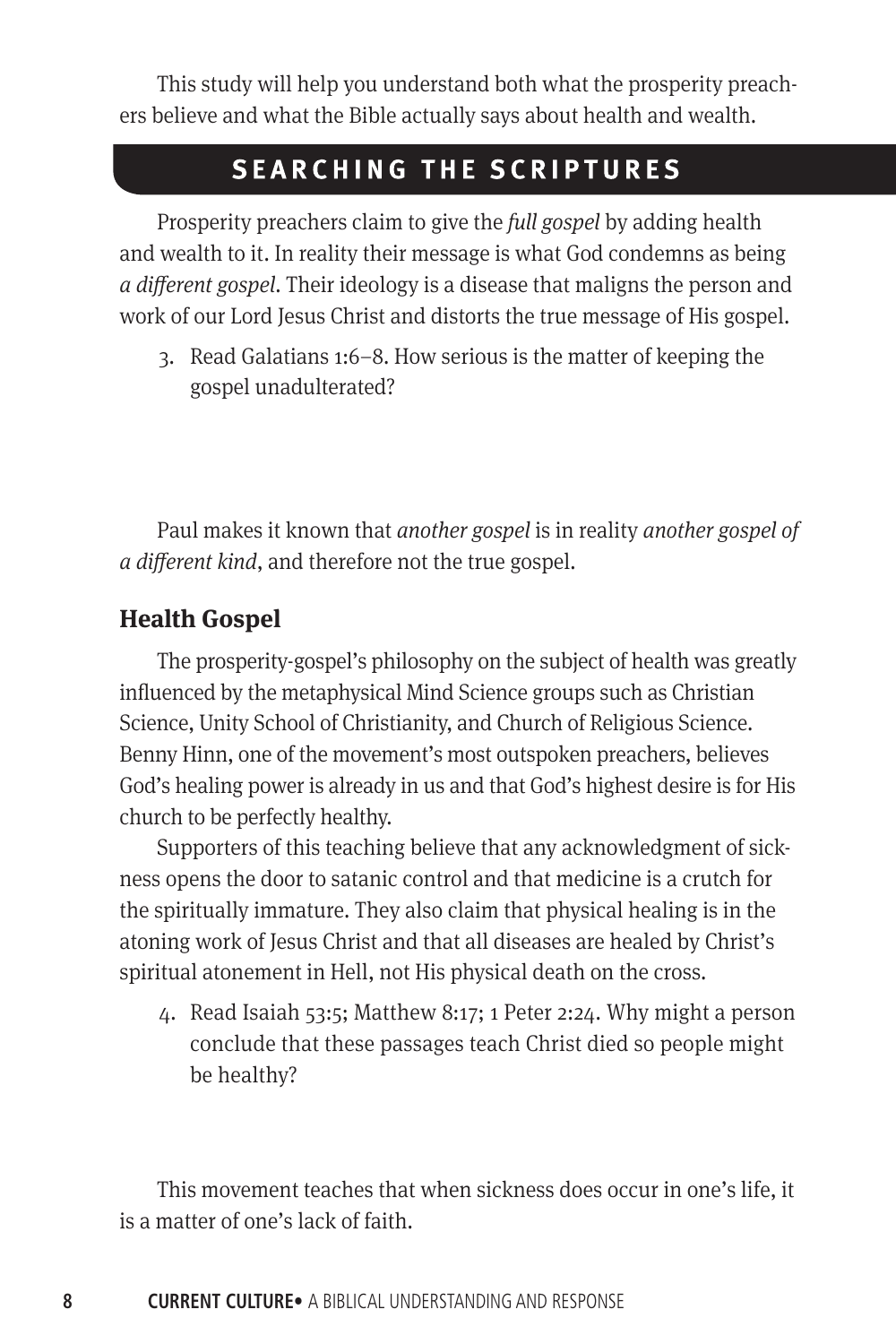5. What might a terminally ill person conclude about his faith in God according to the prosperity-gospel movement?

Closely connected to healing is *positive confession*. *Positive confession* is based on the idea that words have creative power and that what people say determines, to some extent, everything that happens to them.

In positive confession, success is generated by right thinking, right believing, and right confession. It is supposed that people are not getting healed because they are thinking wrong. Three reasons are given to support this conclusion: (1) sickness and disease are spiritual, not physical; (2) a true believer should never be sick; and (3) negative confession produces sickness.

Positive confession advocates use the phrase *and he is the saviour of the body* from Ephesians 5:23 as justification for their claim. They teach that our bodies ought to be made whole since Jesus Christ is the savior of the body. Christians receive healing by positively confessing that Christ is the savior of their body. So worrying or complaining about an illness forfeits a believer's right healing through Christ.

6. What might a sick believer conclude about Jesus when the believer's positive confession doesn't work?

#### **Wealth Gospel**

Economic wealth is the second major focus of the prosperity-gospel proponents. They apply God's promises to Abraham to the church today. They essentially believe that God has promised to make all believers rich. This wealth is initiated by faith, demonstrated by Christ's incarnational example, and activated by seed planting.

Prosperity-theology supporters argue that wealth is the divine right of all Christians but that the wealth is accessible only in proportion to their level of faith in God. A believer's faith connection to Abraham puts all the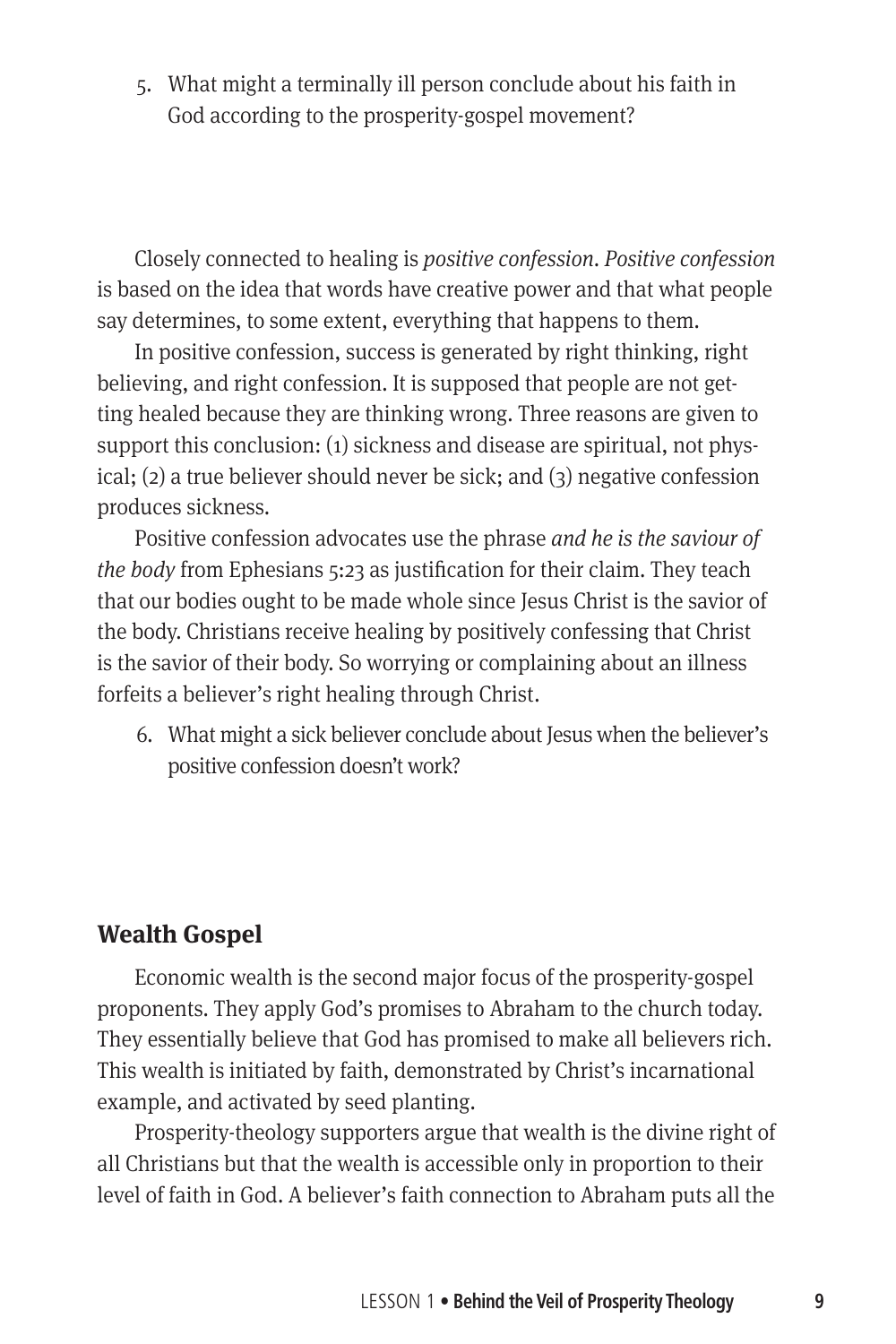spiritual and physical blessings promised to Abraham at that believer's immediate disposal. T. D. Jakes, a prosperity-gospel leader, exclaims that faith is what motivates God to transfer His wealth to believers.

Not only is faith essential to prosperity proponents, but their hermeneutic (method of interpreting Scripture) is essential as well. Several verses of Scripture are used as proof texts for their belief system. For example, prosperity-gospel advocates believe the primary purpose of 3 John 2 is to teach that God wants everyone to be healthy and wealthy. But they have missed the writer's intent.

7. Read 3 John 2. Determining a writer's intent is important in interpreting and applying Scripture correctly. What would you say is the writer's intent in this verse?

Nowhere is this movement's heresy more apparent than when it comes to the incarnation of Christ. Many of the movement's followers present a Jesus Who looks remarkably like themselves. John Avanzini, for example, said on his Trinity Broadcasting Network program that he presents a Jesus that wears designer clothes, resides in a big house, and is so flush with money that He needs a treasurer.

8. Does needing a treasurer necessarily mean a person is rich? Explain.

Frederick K. C. Price, another supporter of this teaching, embraces the hypothesis that since Jesus was financially wealthy, believers should be wealthy as well. In defending his assumption on his TBN show, he said that believers should stop thinking Jesus and His disciples were poor. Jesus was wealthy, and believers are to follow in His footsteps by being wealthy too. Price drives a Rolls-Royce as a way of following Christ's example.

The idea that Jesus was rich is fabricated. The Bible never presents Jesus as wealthy. He was born into a modest household and lived in a modest city. He even warned a man that was eager to follow Him that He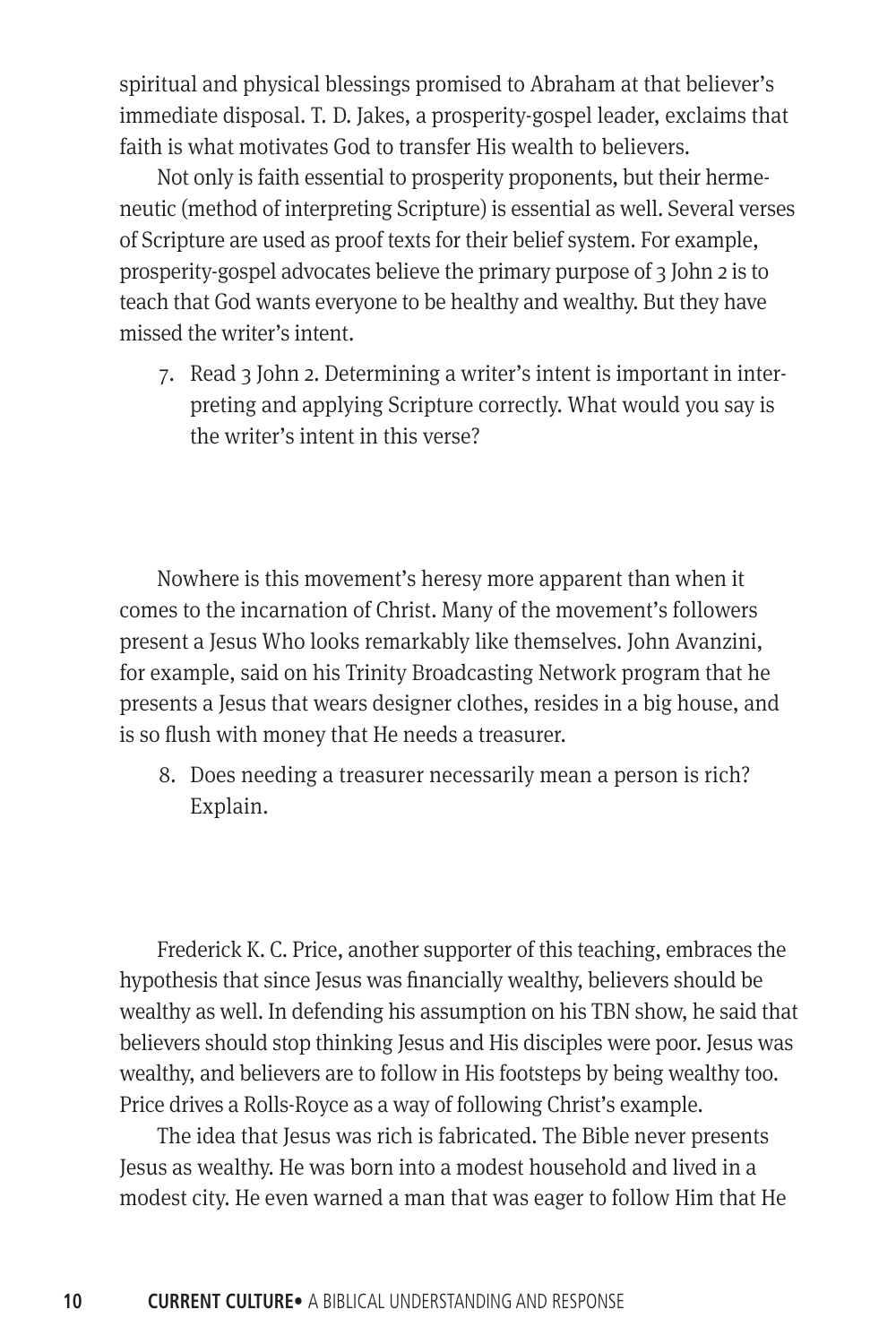had no permanent place to lay His head at night (Matt. 8:19, 20).

Prosperity theology thrives on the idea that wealth is gained, not only in proportion to one's faith, but also in accordance to one's giving to like-minded ministries. This is referred to as seed planting. The more *seed faith* money a person gives, the greater the return. Promoters of this teaching believe that when a person *sows* his seed money by faith, God creates an atmosphere of perpetual blessings for that person. This teaching feeds upon an already prevailing covetous mentality.

9. Describe your level of trust in televangelists who ask for viewers' cash donations while promising that God will pay them back more than they gave.

#### **Biblical Truth Regarding Physical Health**

The prosperity movement has swept across our nation like a hurricane, leaving in its path broken hearts, broken dreams, and distrust in God. It appears the only ones profiting from this movement are the prosperity preachers. Is there a Biblical answer to those who preach such rhetoric? Absolutely! God's Word, when examined carefully, clearly refutes prosperity theology.

Prosperity-gospel proponents believe Christ offers complete healing to humanity in this life based on His death. But the belief that physical health is guaranteed by Christ's atoning work lacks Biblical merit.

Most Christians agree with the prosperity movement's teaching regarding the origin of sickness and death. Due to Adam's sin in the Garden of Eden, mankind has been inflicted with a curse.

10. Read Romans 8:22, 23. How widespread is the curse?

Some sickness is directly related to personal or corporate sin. The apostle Paul reminded the church at Corinth that their misplaced values, pride, and unconfessed sins were the reasons for their present condition.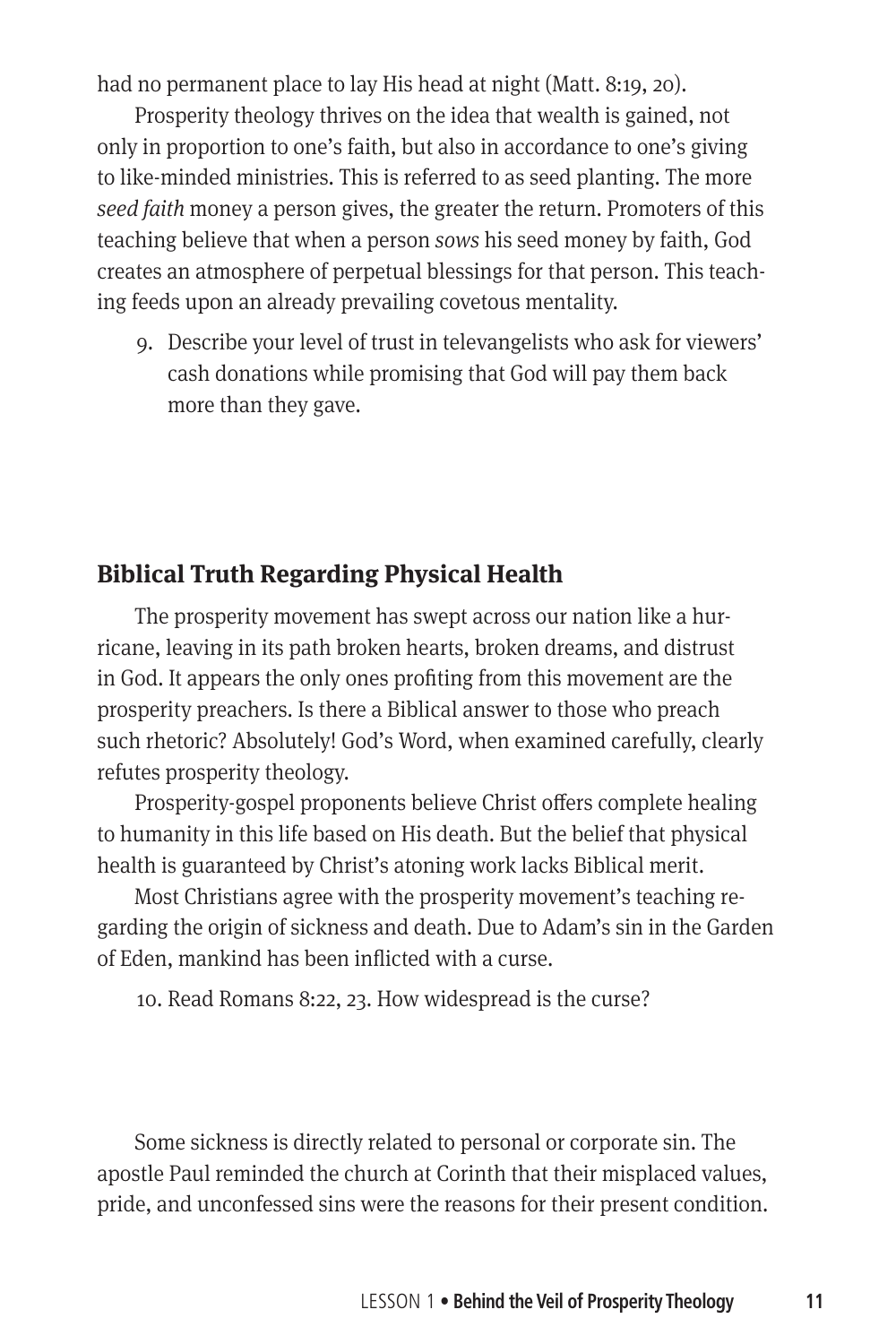Some of the Corinthians had a flippant, self-centered attitude regarding the Lord's Supper.

11. Read 1 Corinthians 11:29, 30. To what degree did the Corinthians' sins affect their bodies?

Attending the Lord's Supper fellowship with unconfessed sin brought severe judgment upon the guilty parties. God's solution to the demoralizing condition of the people was that they should examine themselves for sin before partaking (11:28). The alternative would be God's discipline in the form of sickness and perhaps even physical death.

The Bible contains several references to godly men who suffered with sickness or diseases. This should be a wake-up call to all who claim it is God's will that no Christian ever be sick. Job, who is affirmed by Scripture as a great man of faith (Job 1:1), was covered with painful sores from the soles of his feet to the top of his head (2:7). The apostle Paul reminded the Galatian believers of a bodily illness he had (Gal. 4:13). Timothy, Paul's son in the faith, suffered from frequent stomach problems. Instead of telling Timothy to *positively confess* his healing, Paul gave him some practical advice.

12. Read 1 Timothy 5:23. What did Paul tell Timothy to do?

Paul left Trophimus sick in Miletus (2 Tim. 4:20), while Epaphroditus fell ill and nearly died (Phil. 2:25–30).

13. Read Philippians 2:25–27. Why did God allow Epaphroditus to get better?

There is no mention of positive confession in Paul's letter to Philippi. Epaphroditus, however, is praised for his willingness to put his life in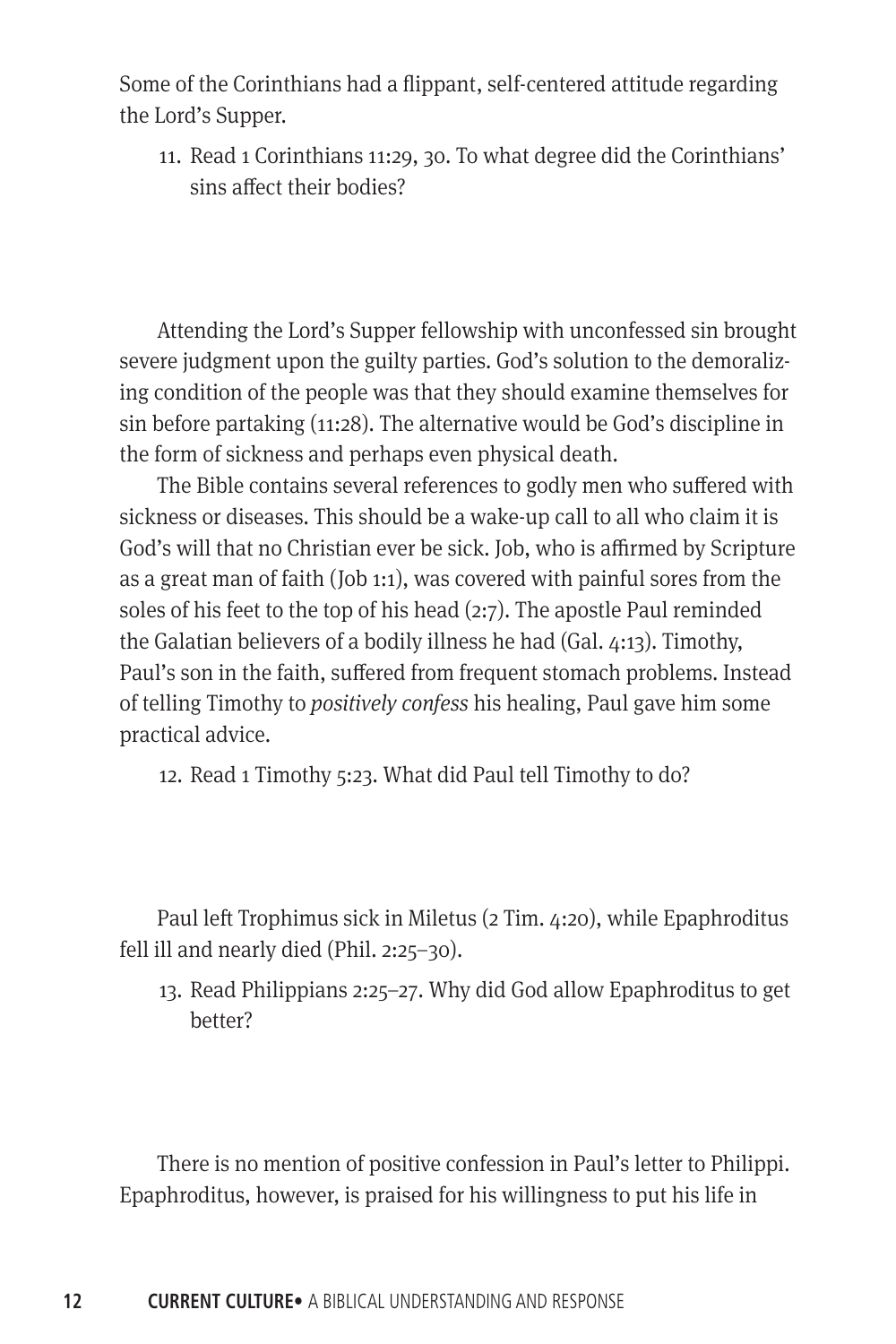danger for the cause of Christ (2:30).

God has also used affliction for His glory. In Psalm 119, the writer declares that experiencing affliction was not for his benefit alone.

In the healing of the man born blind, Jesus stated emphatically that the man's blindness was not due to inherited or personal sins. Rather, his blindness and subsequent healing were for the glory of God (John 9:3). God used the healing of the blind man to put His glory on display.

Obviously the health of humanity is not God's primary goal in this age. Accomplishing His will for His glory is a higher priority. This priority sometimes demands that believers experience illness.

#### **Biblical Truth Regarding Wealth**

The idea that God desires all His children to be rich is not supported by observation of the world today. The obvious impoverishment of faithful believers in developing countries is a strike against such a belief.

Many Christians in Ghana, West Africa, for instance, are genuine in their faith, exuberant in their worship, and hungry for God's Word. Yet the overwhelming majority of them live in abject poverty. Observing their lives, one must conclude that their poverty has absolutely nothing to do with their lack of faith.

15. What might be some reasons poverty-stricken believers are not usually considered as evidence against the prosperity gospel?

While there is nothing inherently wrong with wealth, it can become sinful when we pursue it as an object of our affection. Prosperity theology proponents make pursuing money their goal. The Bible reveals at least three dangers of pursuing money.

The first danger of pursuing money is taking one's focus off God. All

<sup>14.</sup> Read Psalm 119:71, 75. What did the writer of Psalm 119 exclaim about his affliction?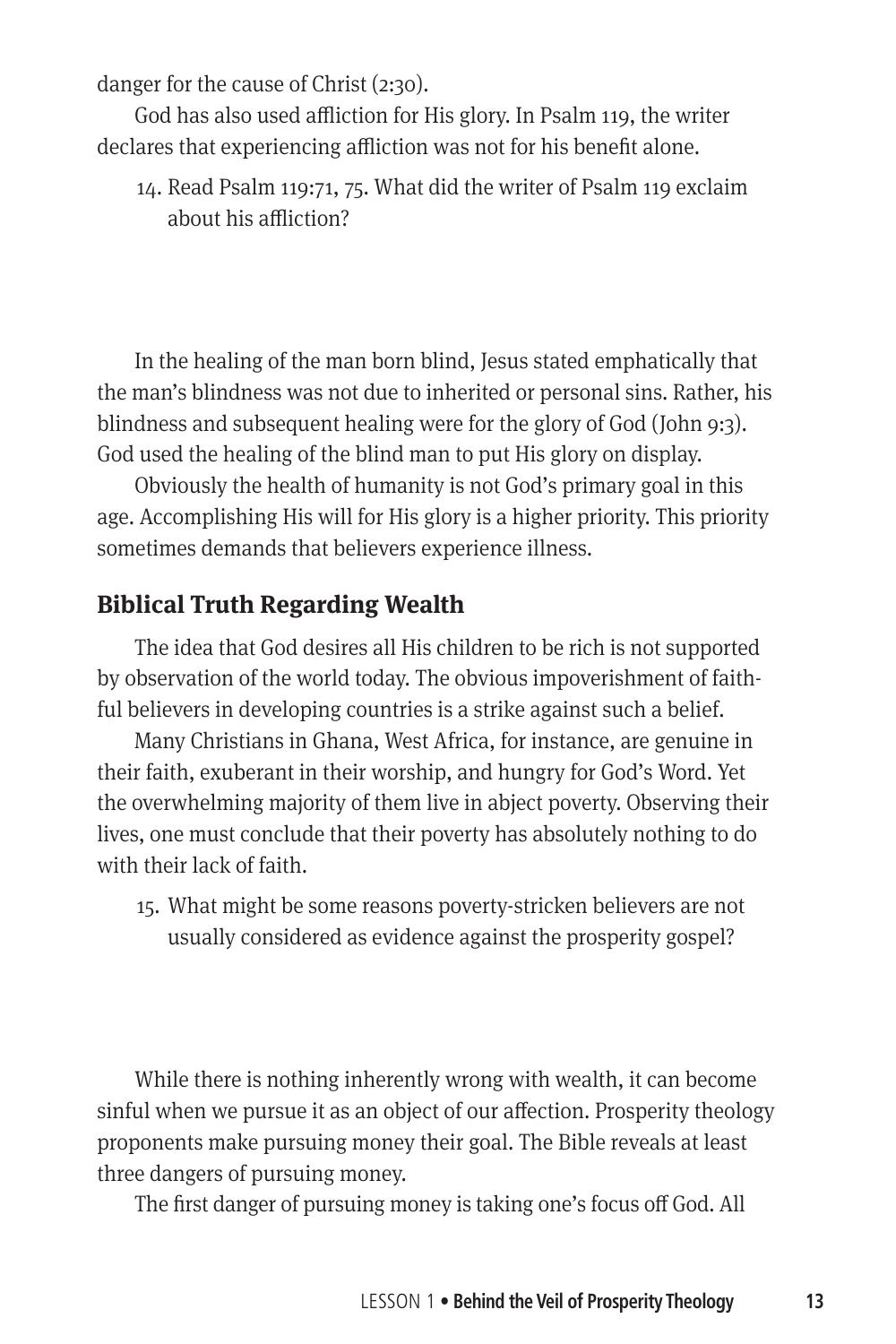material blessings are the result of God's mercy and grace. People forget God when they emphasize the blessings of wealth over the Giver of wealth.

16. Read Deuteronomy 8:10–14. What did God warn His people not to do once they were in the Promised Land enjoying the richness of the land?

We cannot pursue money without also serving it and loving it. And loving money makes it impossible to also love God (Matt. 6:24).

The second danger of pursuing money is that it breeds covetousness. In direct response to an extremely covetous man, Jesus educated His audience by giving them a stern warning (Luke 12:13–15).

17. Read Luke 12:15. Why are people tempted to act as if life consists of the things they possess?

To illustrate the truth that life doesn't consist of things, Jesus told the story of a farmer who worked hard and realized a plentiful harvest (12:16). This material prosperity generated within the farmer a self-absorbed, insensitive spirit (12:17–19). The rich man died having no regard for God or others. God called the man a fool for pursuing goods and pointed out to him that he had left of all his possessions on earth for someone else to own (12:20). The man was spiritually bankrupt (12:21). Pursuing money breeds covetousness that results in a pointless, worthless life with no eternal value.

The third danger associated with pursuing money is that loving money produces snares and temptations.

18. Read 1 Timothy 6:9, 10. Why is the love of money at the root of all evil?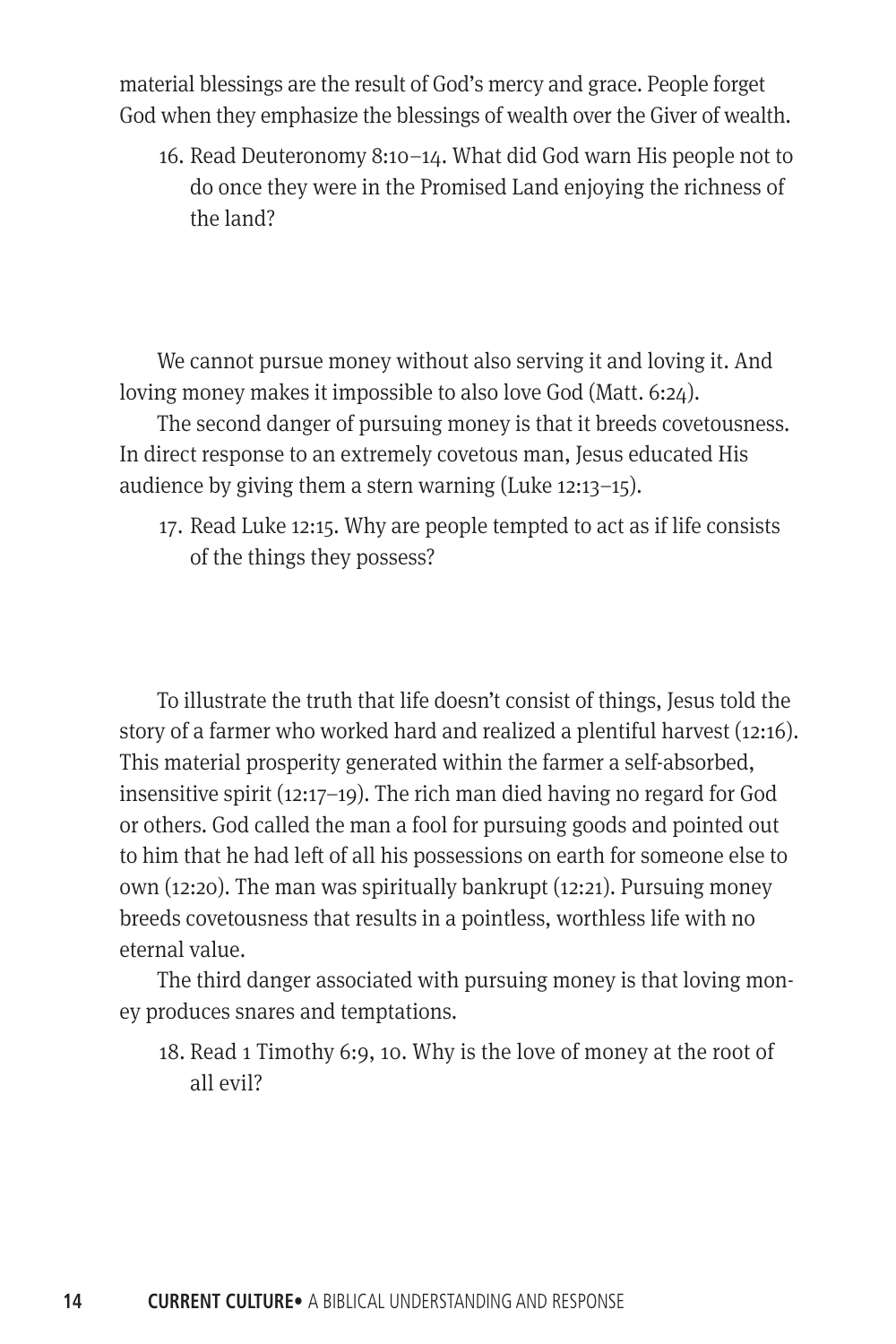As shoots grow out of a root, all things that are bad or evil may in fact grow out of a love for money. This desire for more money is so strong that those captured by it are tempted to sin in other ways (e.g., lying, stealing, cheating) to get more things. And there is no satisfaction to be found in things. So the temptations to sin to get more money grow even stronger.

19. Read 1 Timothy 6:6–8. Why is contentment a key ingredient in realizing true gain in life?

Pursuing a relationship with God is far more valuable than pursuing money. The value of a life lived for God lasts forever (Matt. 6:19–21).

### **RESPONDING TO CULTURE**

20. Why would a good understanding of God's Word keep you from falling prey to false teachings such as the prosperity gospel?

21. How will you strengthen your understanding of God's Word?

God wants you to have faith in Him that He will accomplish His will in His time through you. Your faith would be misplaced if you expected God to align Himself with your selfish desires.

- 22. How might a person know if his or her faith is selfish? Add to the following answers.
	- The person's prayers show little or no concern for others.
	- The person is discontent most of the time.
	- The person doesn't seek to know God's will in God's Word.